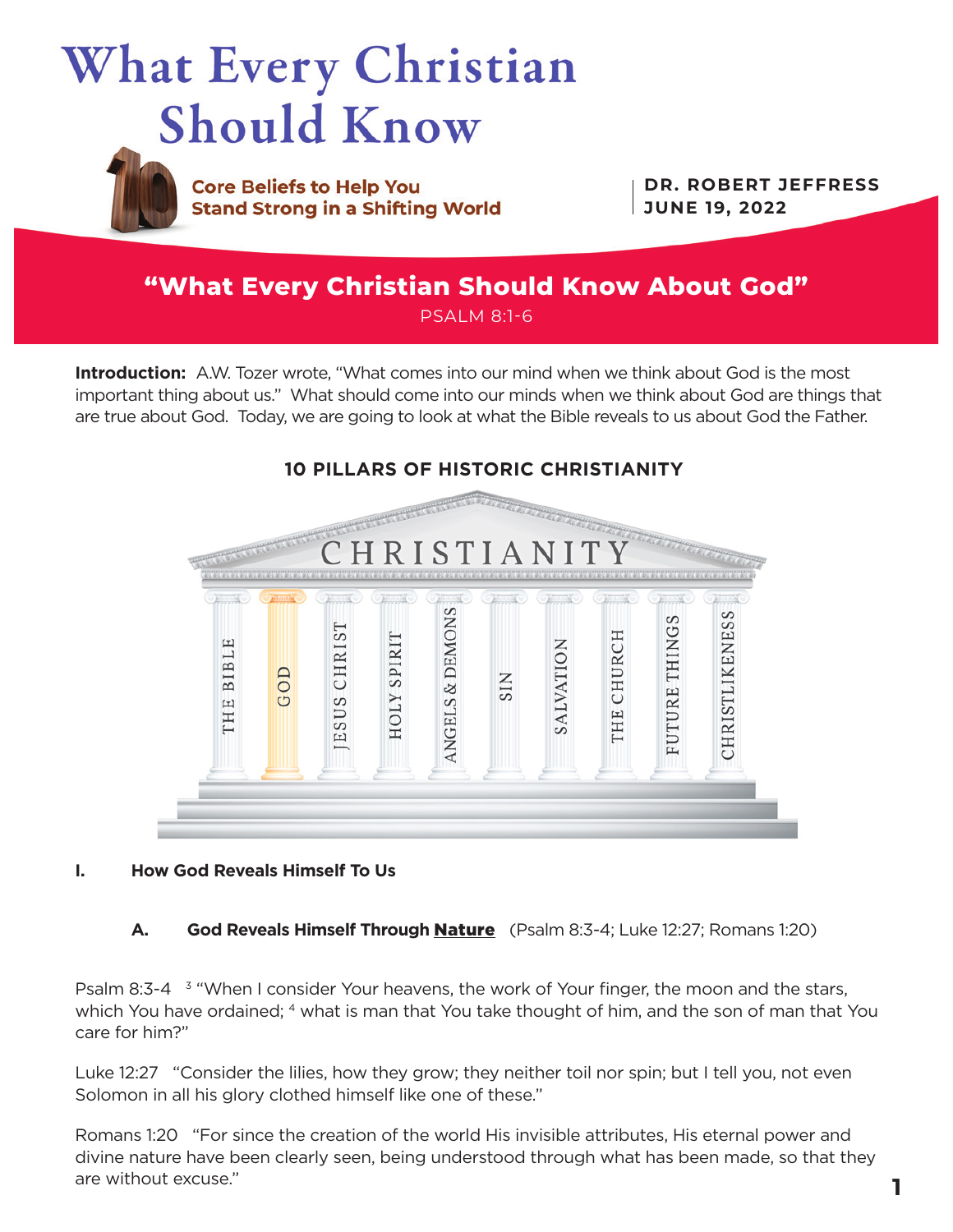**Stand Strong in a Shifting World** 

**Core Beliefs to Help You** 

# **"What Every Christian Should Know About God"** PSALM 8:1-6

## **B. God Reveals Himself Through** Jesus Christ (Hebrews 1:1-2; John 14:9)

Hebrews 1:1-2<sup>1</sup> "God, after He spoke long ago to the fathers in the prophets in many portions and in many ways, <sup>2</sup> in these last days has spoken to us in His Son, whom He appointed heir of all things, through whom also He made the world."

John 14:9 "Jesus said to him, 'Have I been so long with you and yet you have not come to know Me, Philip? He who has seen Me has seen the Father; how can you say, "Show us the Father?" '"

## **C. God Reveals Himself Through His** Word (2 Timothy 3:16)

2 Timothy 3:16 "All Scripture is inspired by God and profitable for teaching, for reproof, for correction, for training in righteousness."

#### **D. God Reveals Himself Through His** Spirit (Romans 8:16; 8:14; John 16:8)

Romans 8:16 "The Spirit Himself testifies with our spirit that we are children of God."

Romans 8:14 "For all who are being led by the Spirit of God, these are sons of God."

John 16:8 "And He [the Holy Spirit], when He comes, will convict the world concerning sin and righteousness and judgment."

#### **II. What God Reveals To Us**

# **A. God Reveals His** Attributes

#### **God's Perfections**

We use words like *traits* and *characteristics* to refer to God's attributes. But *perfections* is a more accurate term. Human traits and characteristics are limited and often in conflict with one another. For example, one person may be intelligent in certain areas but average at best in others. Another may be friendly at times but vengeful when crossed.

On the other hand, every one of God's attributes is perfect and complete. He's not just loving; His love is perfect and complete. He's not simply just; His justice is perfect and complete. His justice never negates His love, and vice versa. His attributes exist in perfect harmony with one another.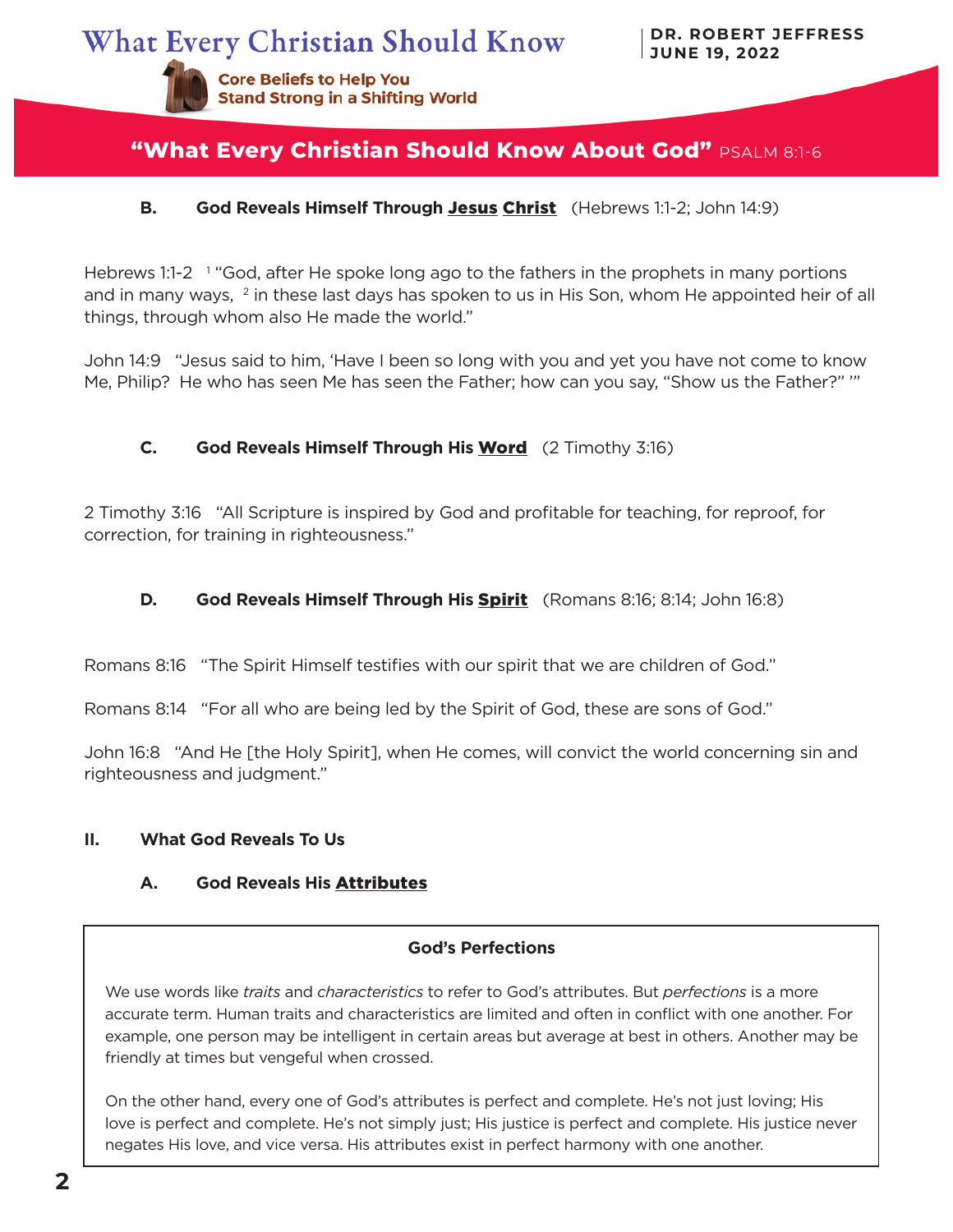# **What Every Christian Should Know**

**Stand Strong in a Shifting World** 

**Core Beliefs to Help You** 

**DR. ROBERT JEFFRESS JUNE 19, 2022**



- **1. God Is** Holy
- **2. God Is** Just
- **3. God Is** Loving
- **4. God Is** Eternal
- **5. God Is** Omnipotent

#### **Can and Can't**

When we discuss God's power, the question inevitably arises: "Can God do *anything*?" Strictly speaking, the answer is no. God can't do anything contrary to His perfect, holy nature. For example, He can't lie (Titus 1:2), be tempted by evil (James 1:13), or be faithless (2 Tim. 2:13), to name just a few things. These are called natural limitations—things God can't do because they go against His nature. These limitations don't make God any less powerful; they just make Him true to His nature.

- **6. God Is** Omniscient
- **7. God Is** Immanent
- **8. God Is** Transcendent
- **9. God Is** Sovereign
- **10. God Is** Unchanging
- **B. God Reveals His** Names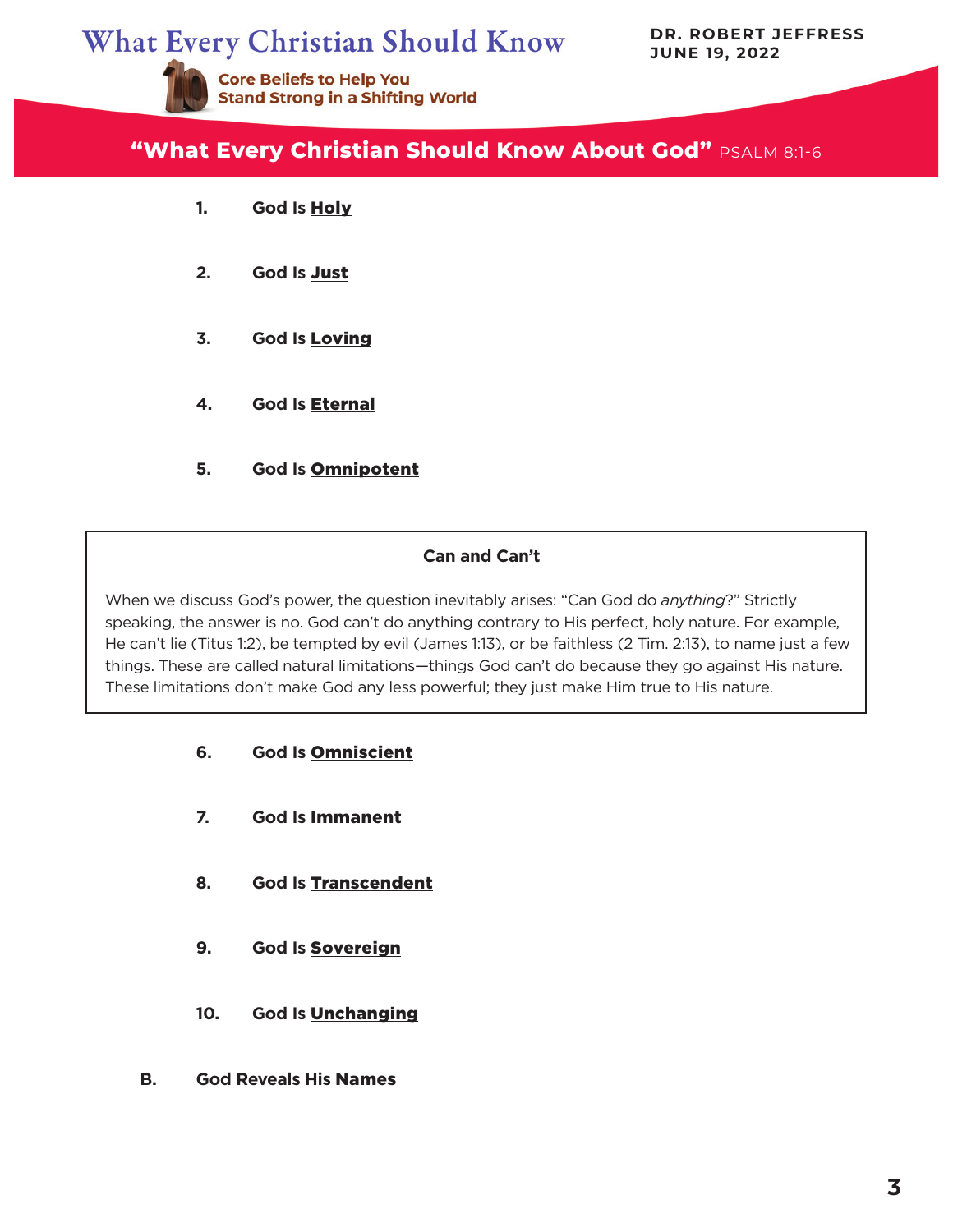**Stand Strong in a Shifting World** 

**Core Beliefs to Help You** 

# **"What Every Christian Should Know About God"** PSALM 8:1-6

#### **The Names of God**

*Elohim* is the first name of God used in the Bible—in Genesis 1:1, to be precise. It is the general name for God, and it means "supreme one" or "mighty one."

*Yahweh* is the name God used to identify Himself to Moses in the burning bush (Exod. 3:13–15). It means "I AM WHO I AM"—or "I AM." Yahweh is the covenant name that refers to God's special relationship with the nation of Israel.

*El Elyon* means "God Most High" (Ps. 57:2). This is the universal name for God. The name is used to refer to His role as the God of the entire universe.

*El Shaddai*, or "God Almighty," is the name God used to make Himself known to Abram in Genesis 17:1.

*El Roi* is the name Hagar used in Genesis 16 when God found her in the wilderness. It means "the God who sees me."

*Adonai* is a name for God that means "Lord," derived from the Hebrew word for "sovereign."

*Abba* is an Aramaic word for "father," used in a familiar but respectful sense, much like our English word "Daddy" (Rom. 8:15).

#### **The Names of Jehovah**

*Jehovah* is a variation of the name *Yahweh*. The Old Testament includes seven names for God that begin with Jehovah:

*Jehovah Jireh* means "the Lord our Provider." This is the name Abraham used when God provided a ram for him to sacrifice in Isaac's place (Gen. 22:14).

*Jehovah Rapha* means "the Lord our Healer." He heals not just our bodies but also our souls by forgiving our sins (Exod. 15:26).

*Jehovah Nissi* means "the Lord our Banner." *Banner*, in this context, refers to a rallying site, such as where the Israelites gathered in their victory over the Amalekites (Exod. 17:15).

*Jehovah Shalom* means "the Lord our Peace." This is the name Gideon used when he saw the angel of the Lord (Judg. 6:24).

*Jehovah Rohi* means "the Lord our Shepherd." In his most famous psalm, David compared God's relationship with His people to a shepherd's relationship with his sheep (Ps. 23:1).

*Jehovah Tsidkenu* means "the Lord our Righteousness." This name looked forward to God's providing righteousness through the sacrifice of His Son (Jer. 23:6).

*Jehovah Shammah* means "the Lord is Here" This name celebrated the glory of the Lord returning to Jerusalem after a long absence (Ezek. 48:35).